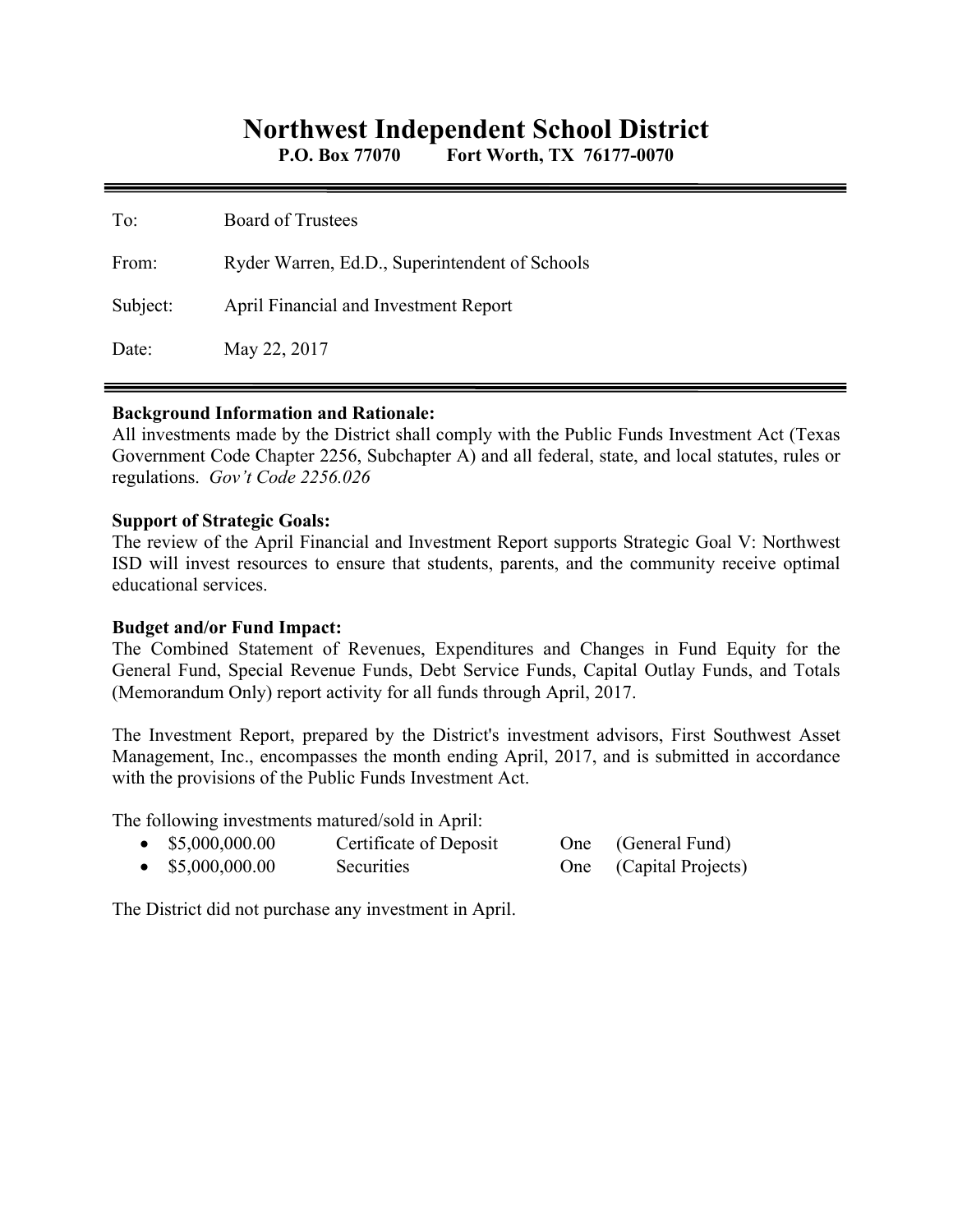Investments for the District's General Fund, Debt Service Funds, Capital Projects Funds, and Internal Service Funds total \$216,176,550.65 as of April 30, 2017.

|                               | Yield           |                     |
|-------------------------------|-----------------|---------------------|
|                               | to              |                     |
| <b>Fund</b>                   | <b>Maturity</b> | <b>Market Value</b> |
| General Fund                  | 0.759%          | \$109,986,726.85    |
| Special Revenue Funds         | 0.818%          | 1,663,454.75        |
| Debt Service Funds            | 0.777%          | 42,364,827.19       |
| <b>Capital Projects Funds</b> | 0.831%          | 23,551,704.56       |
| Capital Projects Funds - AFB  | 0.740%          | 38,609,837.30       |
| Total                         |                 | \$216,176,550.65    |

Board Policy states that, "The investment portfolio shall be diversified in terms of investment instruments, maturity scheduling, and financial institutions to reduce risk of loss resulting from over concentration of assets in a specific class of investments, specific maturity, or specific issuer."

The District portfolio is diversified in terms of **investment instruments**.



| Portfolio Composition by Security Type |       | Portfolio Composition by Issuer |        |
|----------------------------------------|-------|---------------------------------|--------|
| Local Government Investment Pool       | 8%    | Treasury                        | 38%    |
| Certificates of Deposit                | 10%   | <b>FHLB</b>                     | 14%    |
| <b>Bank Deposit</b>                    | 11%   | <b>FNMA</b>                     | 13%    |
| Treasury                               | 38%   | Compass                         | $11\%$ |
| <b>Agency Bullet</b>                   | 27%   | TexPool                         | $8\%$  |
| Agency Disco                           | $5\%$ | Woodhaven                       | 6%     |
|                                        |       | Other Issuers                   | 10%    |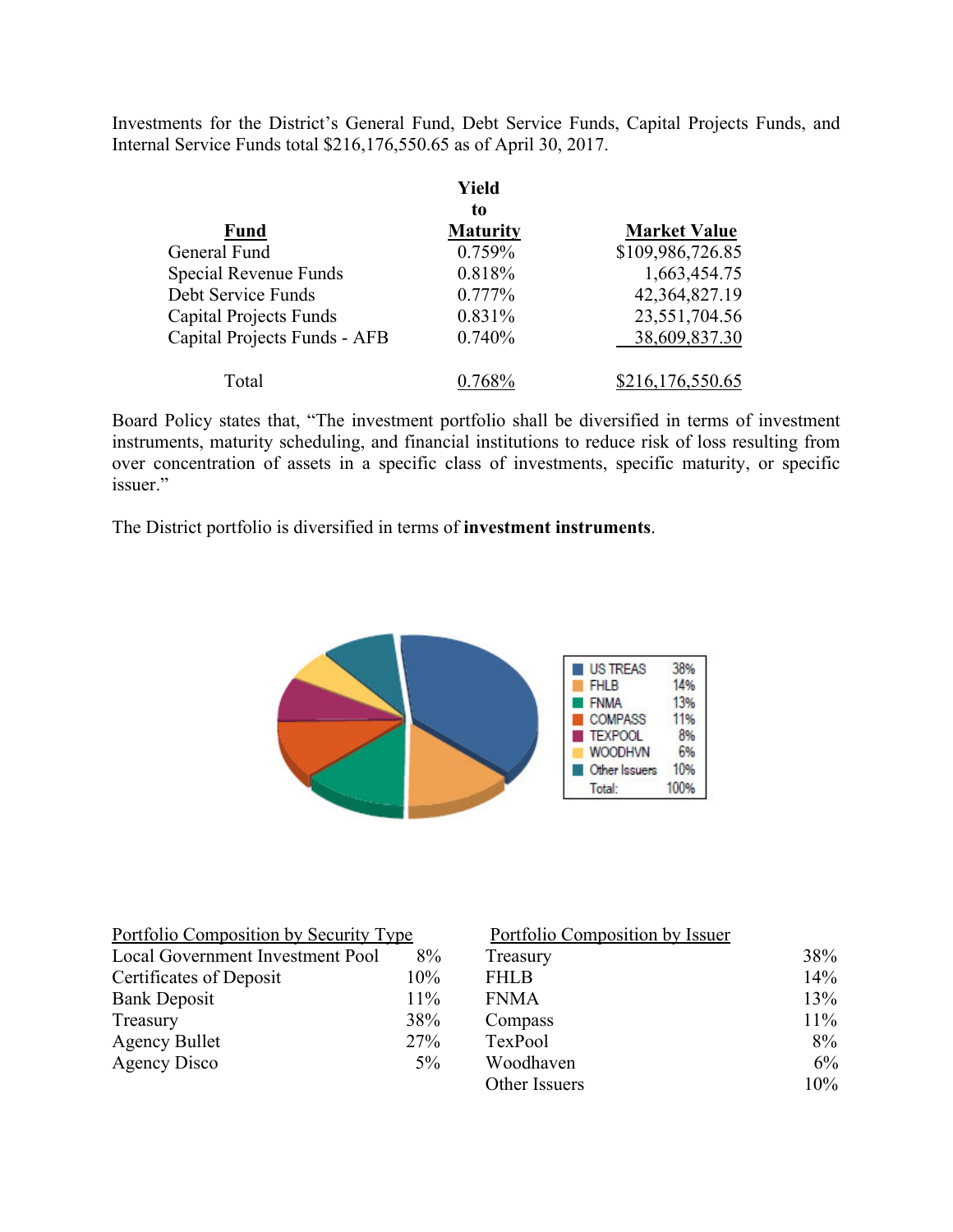

The District portfolio is diversified in terms of **maturity scheduling:** 

# **Maturity Schedule**

| Overnight       | 19%    | \$42,069,564.84 |
|-----------------|--------|-----------------|
| $0-3$ Months    | 19%    | \$40,529,380.82 |
| $3 - 6$ Months  | 28%    | \$60,052,142.37 |
| $6 - 12$ Months | $34\%$ | \$73,525,462.62 |

The District portfolio currently outperforms all the **benchmark comparisons**.



Note 1: CMT stands for Constant Maturity Treasury. This data is published in Federal Resente Statistical Release H.15 and represents an average of all actively traded Treasury securities having that time remaining until ma Note 2: Benchmark data for TexPool is the monthly average yield.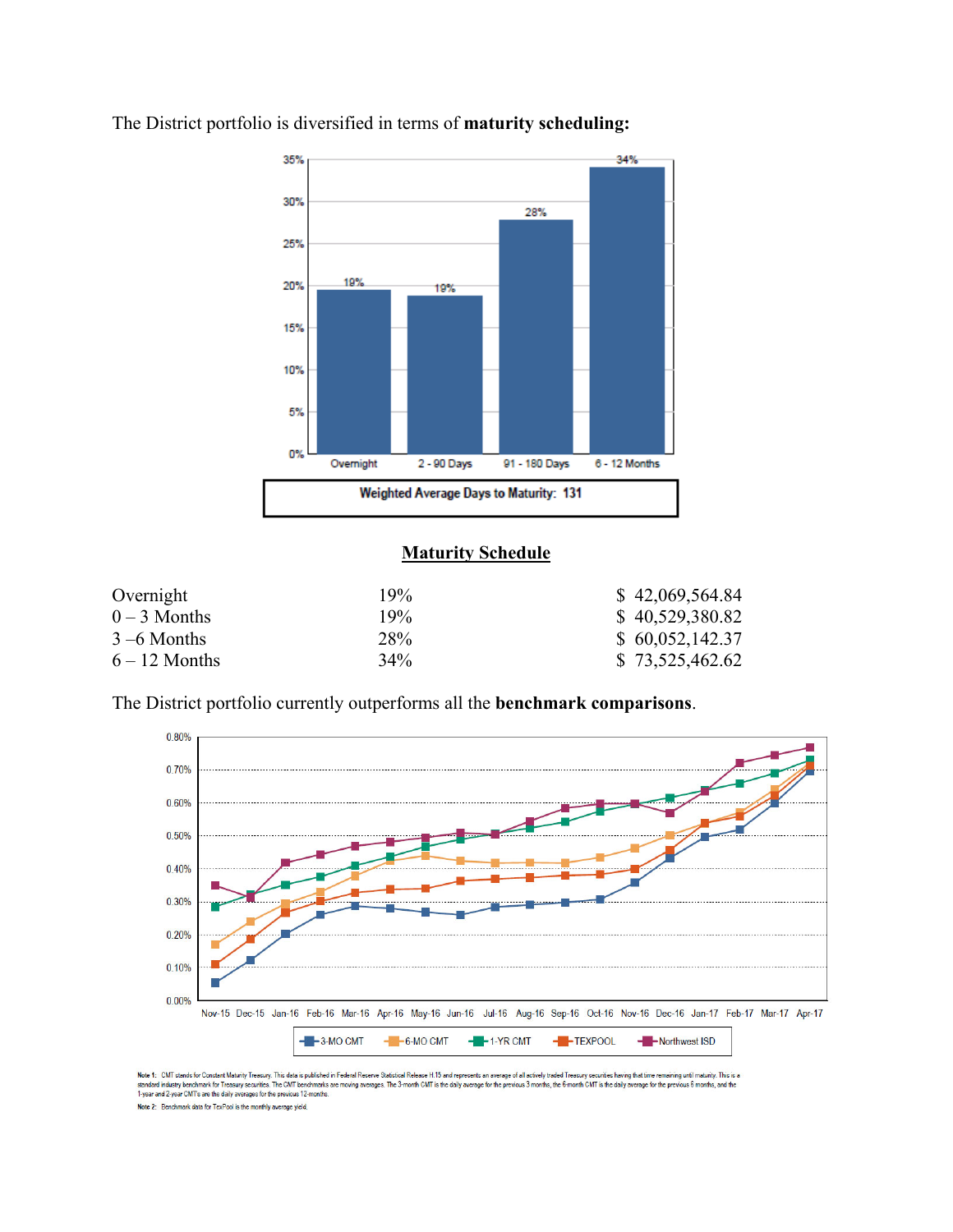

# The **TexPool Economic & Market Commentary for May, 2017**, notes that,

## **Finally able to catch our breath**

Political brinkmanship dominated the news cycle and impacted stocks and bonds in April, but it was in many ways the first calm month in some time for cash managers. After two Federal Reserve rate hikes in three months, the aftermath of money market fund reform and the always interesting year-end and quarter-end, it seemed even the occasional April shower was gentle and warm.

Domestic growth slowed a bit over the month, but the U.S. economy clearly remains on a positive and upward path. The housing market remains robust, retail sales are decent and manufacturing is hanging onto its recent resurgence. The disappointing employment report that showed the economy added only 98,000 nonfarm jobs in March likely is an aberration, especially as other measures of labor-market health remain strong. Inflation is still below the level the Fed would like to see, at least according to the personal consumption expenditures index, but it appears to be high enough to keep the Fed on track for two more moves in 2017. While policymakers do meet in May, the market and we here at Federated expect the hikes to come at the June and September meetings. The market isn't completely buying a June hike, but it is the majority opinion at the moment, and the London interbank offered rate (Libor) has been inching up in anticipation.

Although the Fed has begun to discuss its humongous balance sheet, we feel any action this year to reduce their holdings of government and agency securities would come in the fourth quarter and be set up by plenty of Fedspeak far ahead of time. With the military strike on Syria, talk of a federal government shutdown, the Trump administration's controversial proposed tax cuts, a snap election in the U.K., belligerent talk by North Korea and unpredictable shifts in President Trump's positions (including the possibility now that he might want Janet Yellen to chair the Fed for another term!), April had plenty of volatility. And that list does not even include the most potential market-moving event: the outcome of the French election.